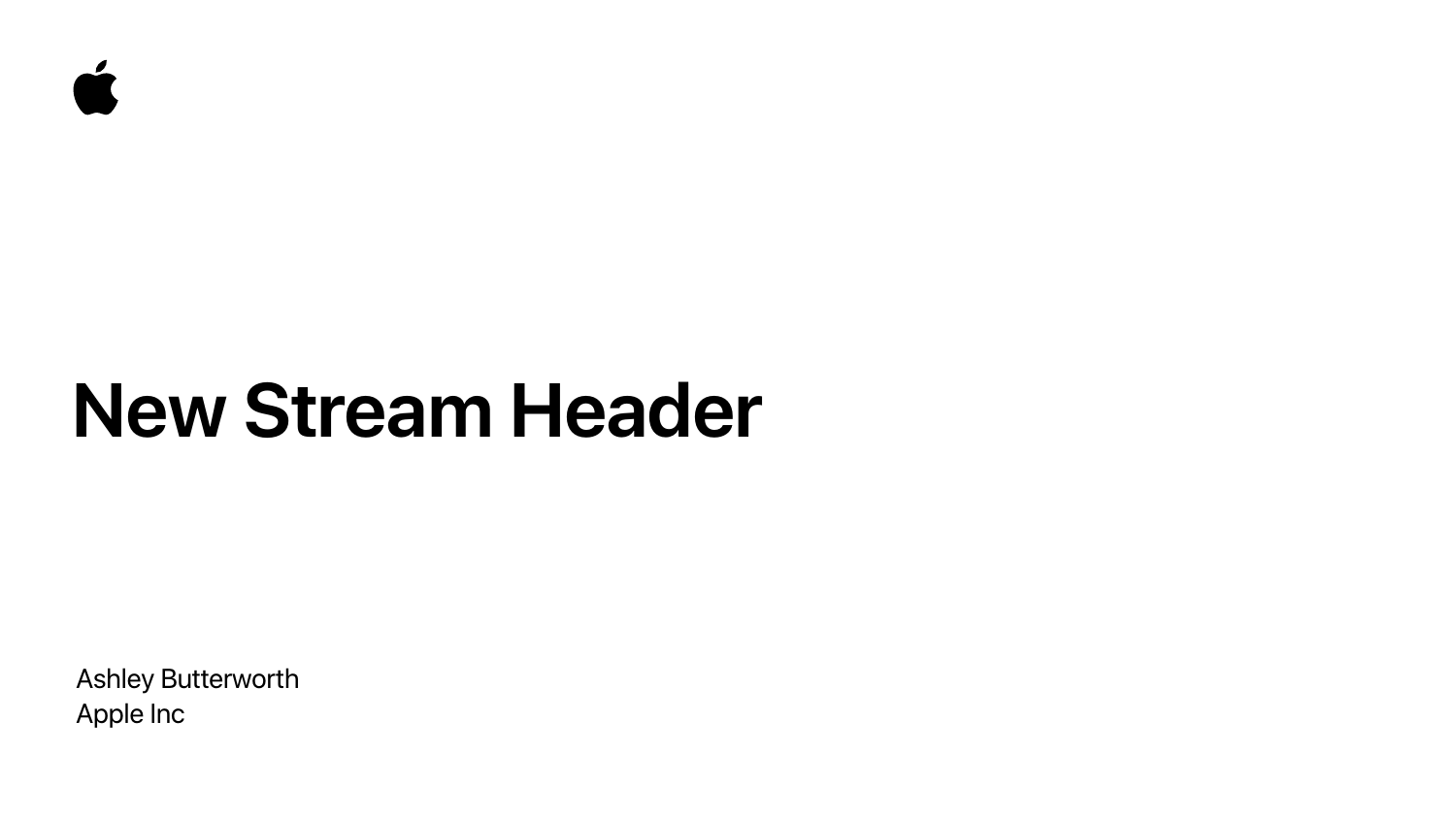- We make an assumption that after a gPTP BMCA execution that 2 devices that were previously streaming to each other end up with the same gPTP GM
- sufficient to signal the listener to ignore the timestamps but:
	- setting tu.
	- even though GM is changing (or will set it after the GM changeover has finished)
- In some error scenarios there can be some multiple of 2<sup>32</sup> nanoseconds of difference when converted to the avtp\_timestamp

#### **The Problem**

• We make an assumption that while BMCA is executing that setting the tu field in the talker is

- there is a potential for a small window where BMCA hasn't reached the listener yet to trigger a change in the GM but the talker has already completed its changeover and is no longer

- packets may be buffered 10s-100s of milliseconds in advance and won't have the tu flag set

between the gPTP clock of the talker and the listener, this can get masked out as weird errors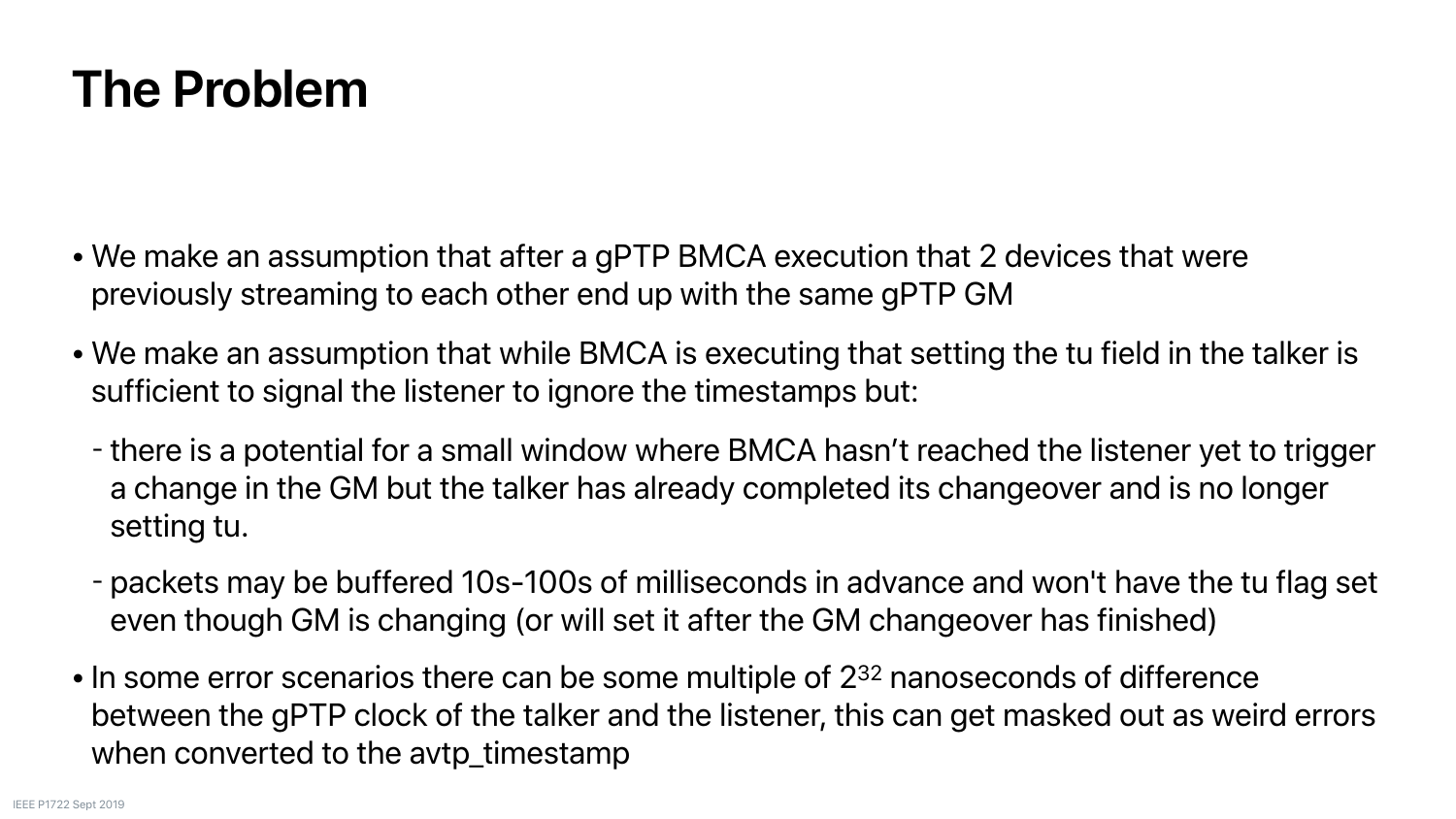### **Solution**

-Does this also need to include a domain number now that 802.1AS will support

- •Add gPTP GM identity to the header
	- multiple domains?
	- -Are there other important parameters?
- •Expand the avtp\_timestamp to a full 64-bits of nanoseconds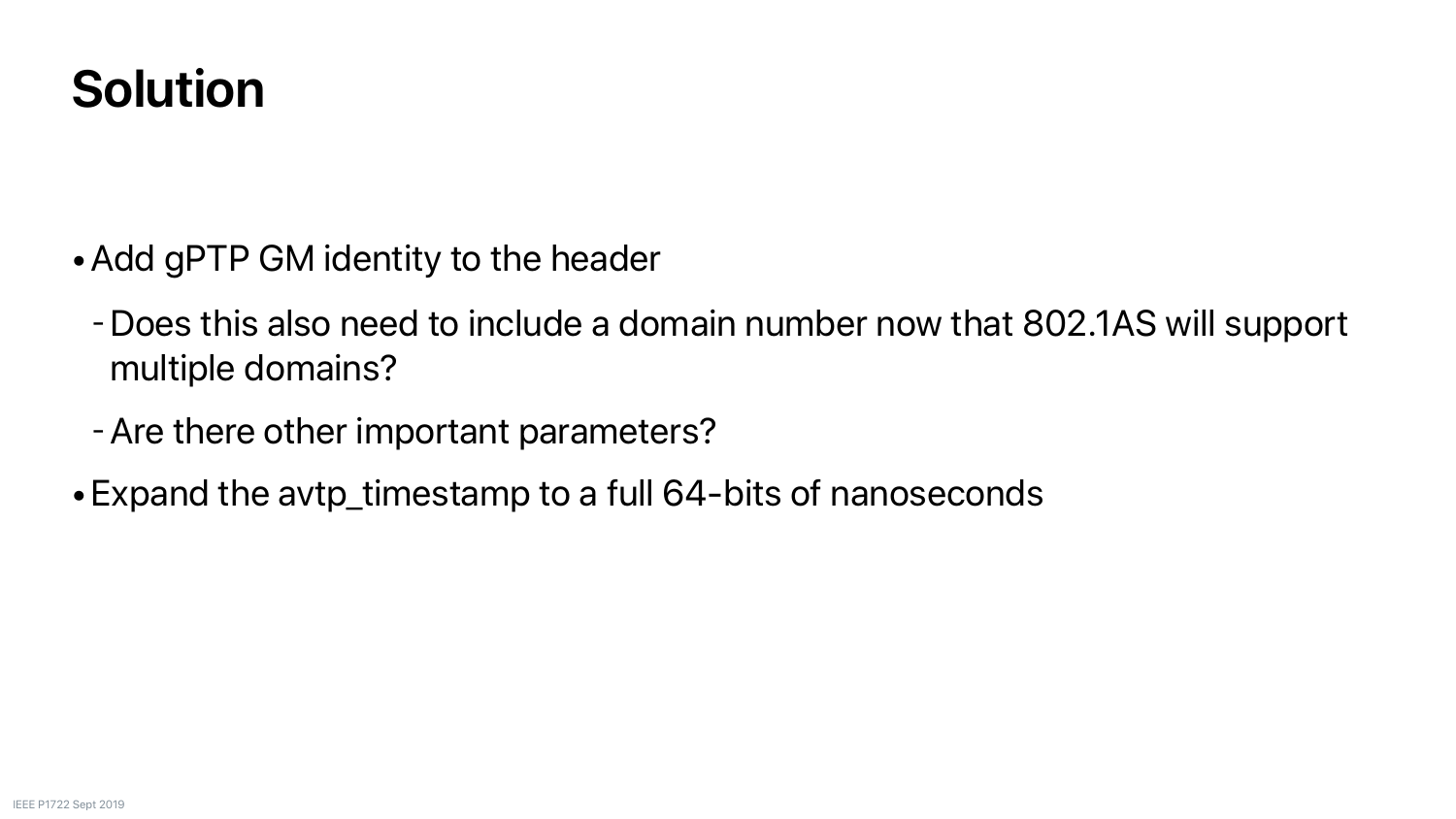#### **New Stream Header**